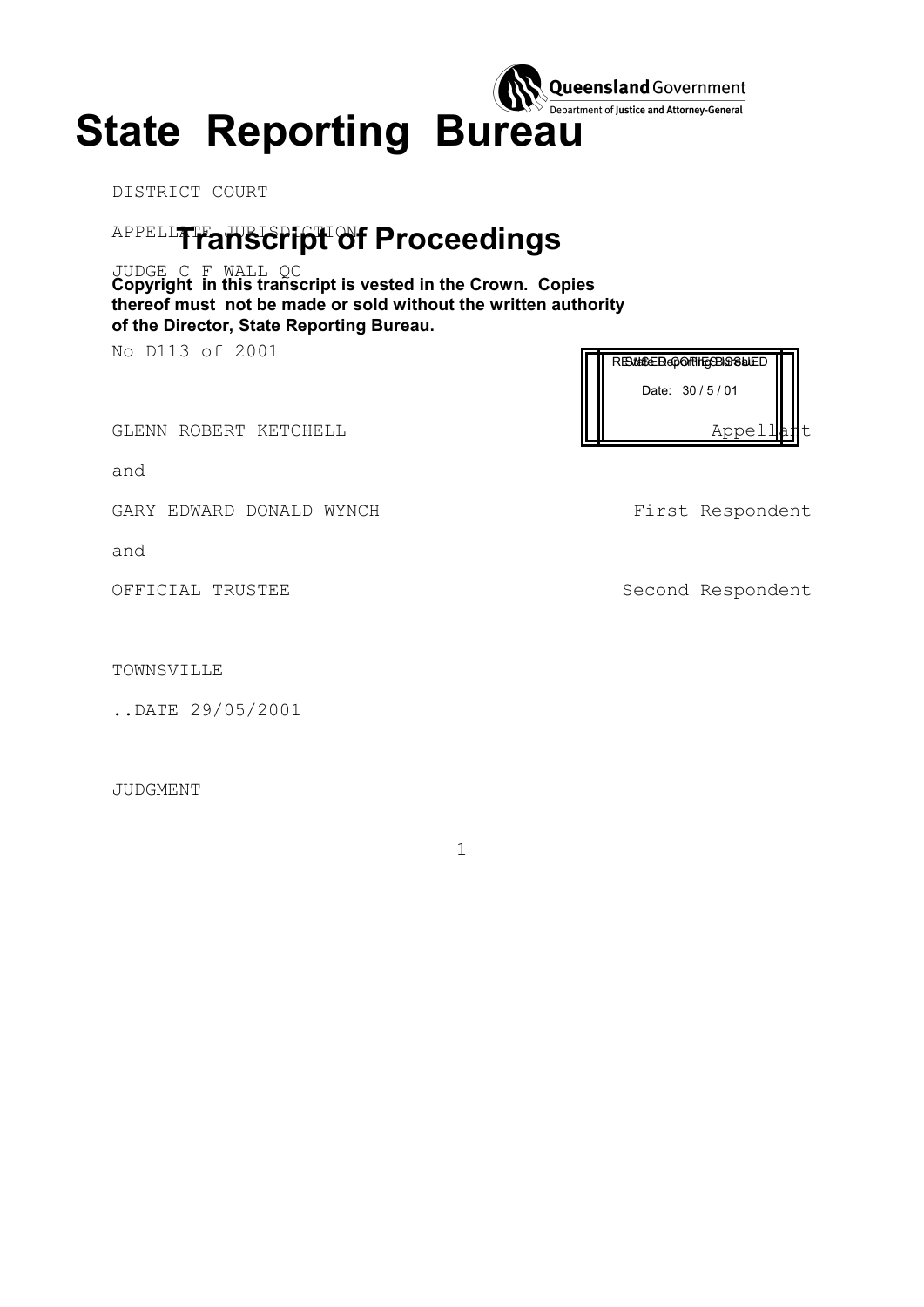HIS HONOUR: This is an application by the first respondent to strike out the appeal of the appellant as incompetent for being beyond the jurisdiction of the District Court to hear.

On 8 March 2001 at Townsville the first respondent, pursuant to section 9 of the Crimes Act (Commonwealth), seized a prime mover truck belonging to the appellant and an attached refrigerated trailer thought to belong to the appellant but in fact belonging to Esanda Finance Corporation Limited. Esanda was given leave to appear on the appeal, but took no part in argument on the application.

The first respondent seized the vehicles either because they were, or he had reasonable ground to believe they were, forfeited under section 116(1)(e) of the Excise Act (Commonwealth) because they were involved in unlawfully conveying tobacco leaf. The vehicles are, according to the appellant, valued at about \$265,000.

As required by section 9 the first respondent "took" the vehicles before the Magistrates Court at Townsville, a court of summary jurisdiction. He did this by filing an application in the Magistrates Court on 13 March 2001, asking for an order that they be condemned. The application was opposed by the appellant. It was heard by a Magistrate and on 15 March 2001 the Magistrate ordered that the vehicles be condemned, being satisfied that they were forfeited. This order was made notwithstanding that there was no evidence that the owners of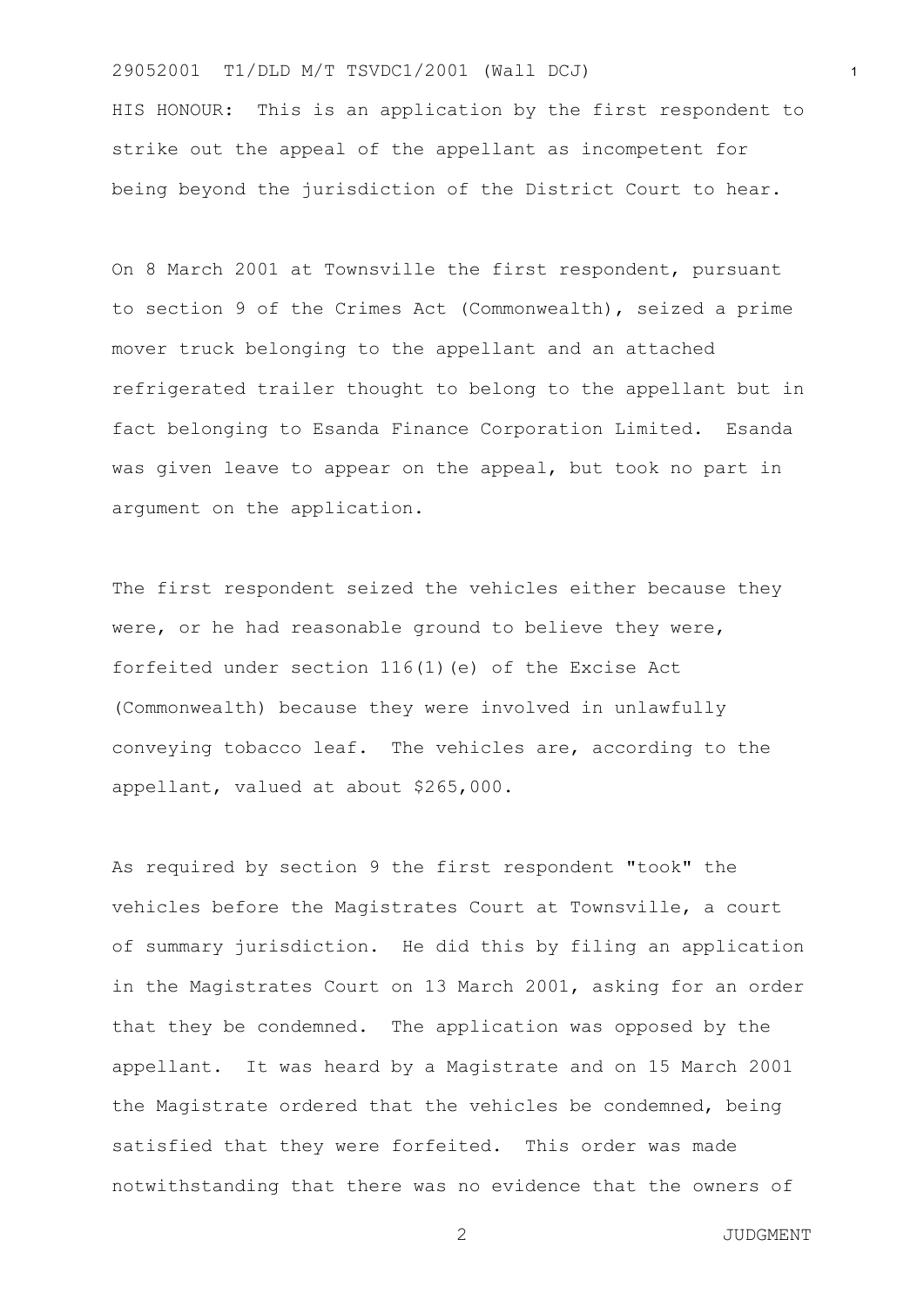the vehicles knew they were being used for the unlawful conveyance of tobacco leaf. In addition, Esanda Finance Corporation Limited, the owner of the refrigerated trailer, was not given notice of the proceedings in the Magistrates Court. Presumably, this was because the appellant thought, incorrectly, that he was the owner of the trailer. See section 9(2A) of the Crimes Act.

The Crimes Act contains no provisions dealing with how such property is to be taken to a court of summary jurisdiction, hence the application which was made. The Commonwealth must accept the organisation and procedures of the relevant State Court as it finds them. See McMahon v. State of Queensland, unreported, Court of Appeal 24 November 2000, [2000] QCA 483. The application was an originating application under Rule 11 of the Uniform Civil Procedure Rules and that was, it was agreed, the correct way to proceed. The matter was accordingly a civil proceeding, see Uniform Civil Procedure Rules, Rule 3.

The first respondent submits that there is no right to appeal to the District Court from the order made by the Magistrate. No right of appeal is given by the Crimes Act. The first respondent submits that the only appellate option open to the owners is to appeal, by leave, to the High Court of Australia under section 73(ii) of the Commonwealth Constitution. See also section 39(2)(a) of the Judiciary Act. The appellant may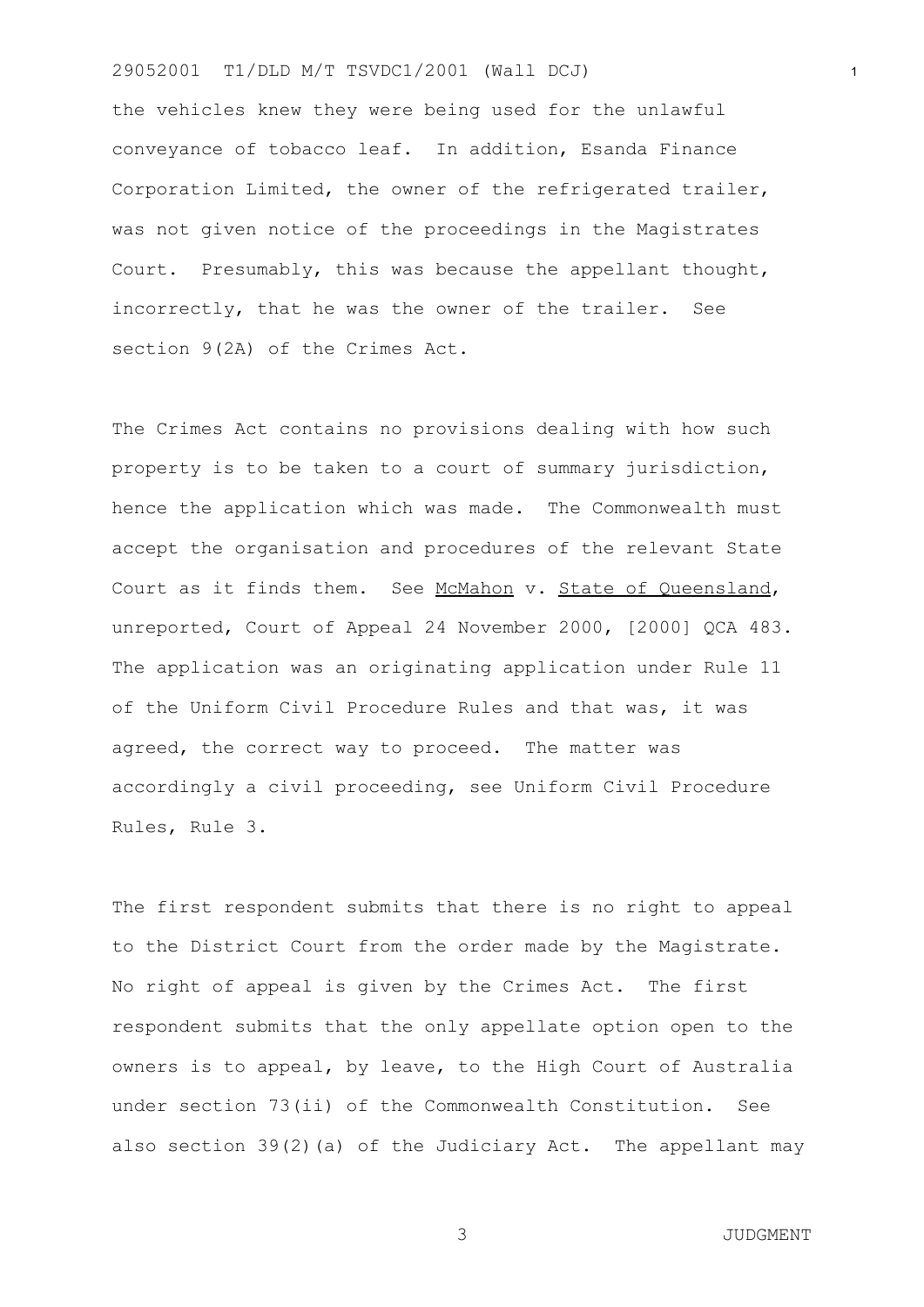also have rights under Part 5 of the Judicial Review Act (Queensland).

The appellant submits that a right of appeal to the District Court is conferred by section  $45(1)(a)$  of the Magistrates Courts Act 1921 which is in the following terms:

"45(1) Subject to this Act, any party who is dissatisfied with the judgment or order of a Magistrates Court

(a) in an action in which the amount involved is more than \$5,000...

may appeal to the District Court as prescribed by the rules."

The relevant Rules are the Uniform Civil Procedure Rules.

The appellant contends that the Magistrates Court here made an order in an "action". I cannot agree that this is so. In my view, it is only those actions referred to section 4 of the Magistrates Courts Act which are encompassed by section 45(1)(a).

Clearly other legislation confers jurisdiction on the Magistrates Court, but unless that legislation confers a right of appeal section 45 governs appeals in civil proceedings heard in the Magistrates Court and that, so far as the present case is concerned, limits an appeal to a judgment or order made in an action.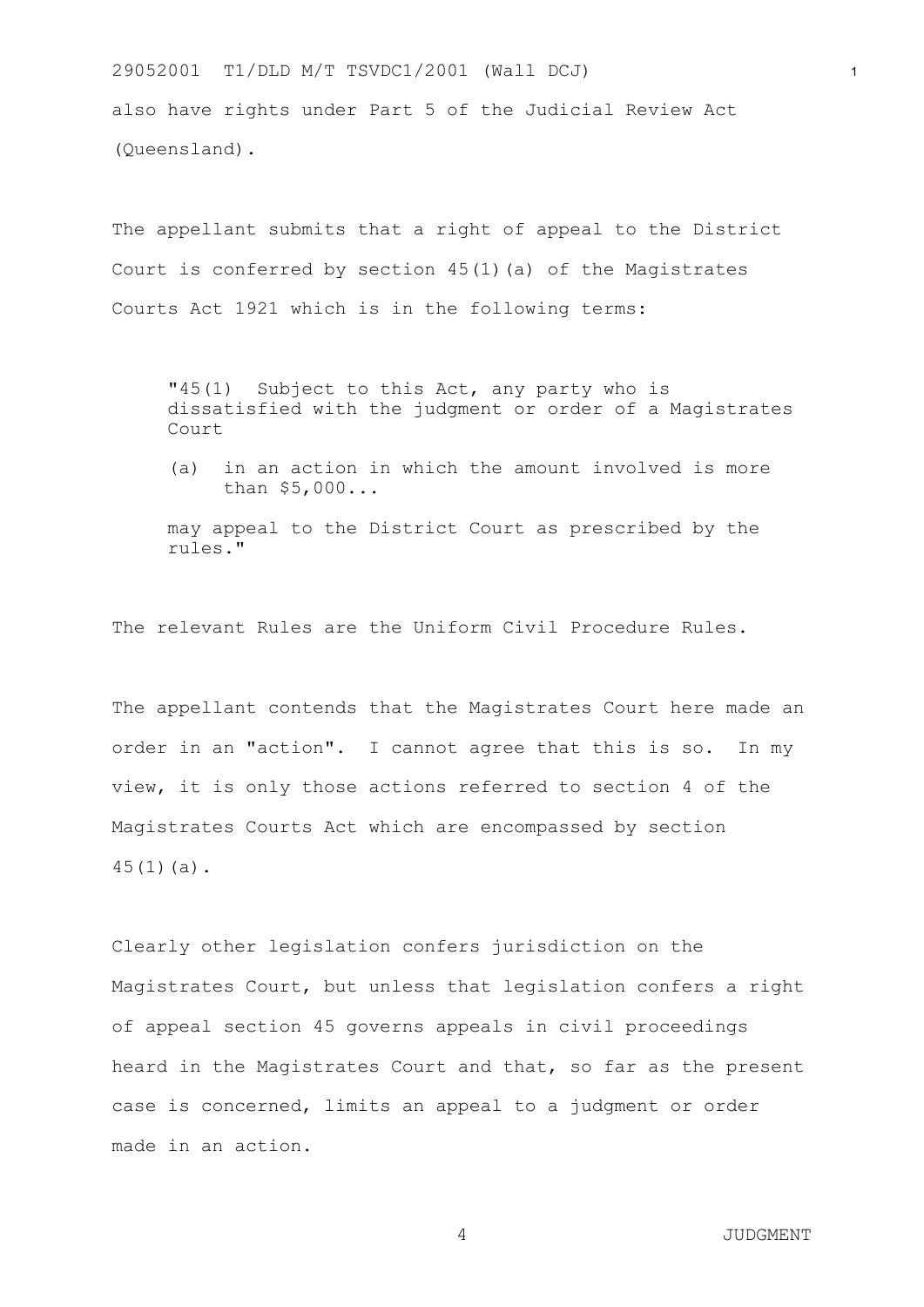The Uniform Civil Procedure Rules speak not of an "action" but of a "proceeding" and to this extent I do think that the Magistrates Courts Act has not kept pace with the Uniform Civil Procedure Rules. With limited exceptions, no judgment or order made by the Magistrates Court on an originating application is appellable. I doubt that the legislature intended this result. The District Court Act for example in section 118(2) confers a right of appeal on a party who is dissatisfied with a final judgment of the District Court; it is not limited to a judgment in an action.

The appellant submits that the word "action" in section 45 is used or should be interpreted in its widest sense as meaning a proceeding. I accept that the word is not exhaustively defined in section 2 of the Magistrates Courts Act. Reliance was placed on Crimes Compensation Tribunal v. Stratton [1984] VR 1015 at 1017 ("action" encompasses proceedings initiated in the particular court), Johnson v. Refuge Assurance Co Limited [1913] 1KB 259 at 264 ("action" in its natural meaning refers to any proceeding in the nature of litigation between a plaintiff and a defendant, to litigation between a plaintiff and defendants in the nature of an action) and Re W Carter Smith ex parte The Commissioner of Taxation (1908) 8SR (NSW) 246 at 249 (in its proper legal sense "action" is a generic term and includes every sort of legal proceeding).

These decisions are however, in my view, distinguishable on their facts and legislation from the present case. In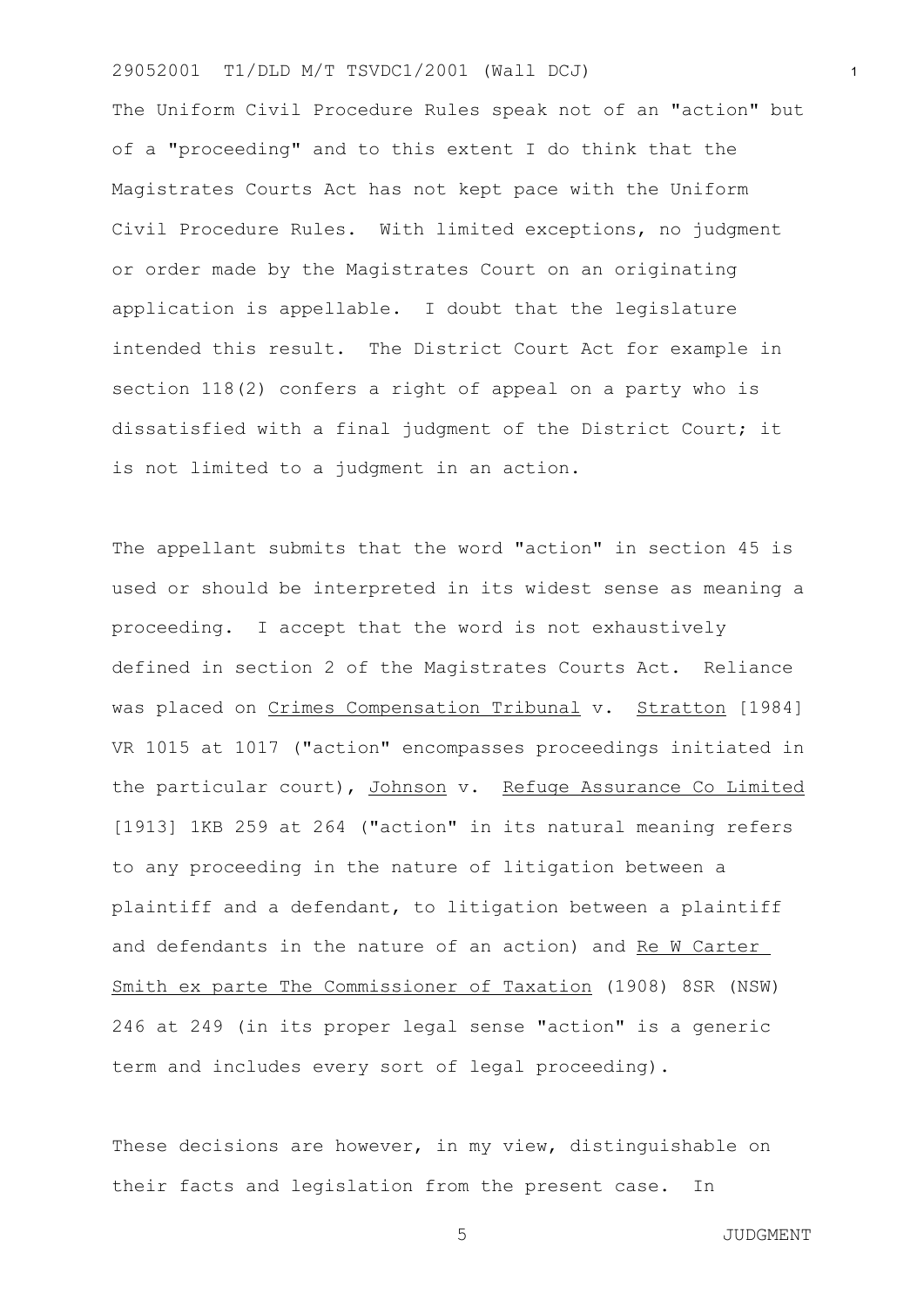Johnson, Kennedy LJ at page 264 said that other provisions of the relevant legislation "may give much assistance in deciding the question" and in Carter Smith, the interpretation referred to was to be adopted "unless it is apparent upon the face of the Act, in which it is used, that it is intended to bear a more restricted meaning" (at page 249). This I consider is the position here.

In the present case the meaning of "action" in section 45(1)(a) is in my view governed or restricted by section 4. I am reinforced in this conclusion by the decisions in Martin v. Commissioner for Employees' Compensation [1953] St. R. Qd 483 and Goward v. The Commonwealth (1957) 97 CLR 355 at 359-360 and two unreported decisions of Judge McGill in Crowley v. McKay, 5 November 1999 and Horne v. Frank and Others [2001] QDC 29, 2 March 2001. In this sense the decision of the Magistrates Court was not a judgment or order made in an action.

It follows therefore that there is no right of appeal to the District Court in the present case. The appeal is therefore incompetent and will be struck out.

The first respondent submitted that if this were the result the appellant should be ordered to pay the first respondent's costs of the appeal. Such an order was opposed by the appellant. Section 9(4) of the Crimes Act requires that articles that are condemned as forfeited must be transferred to the Official Trustee to be dealt with under section 9A of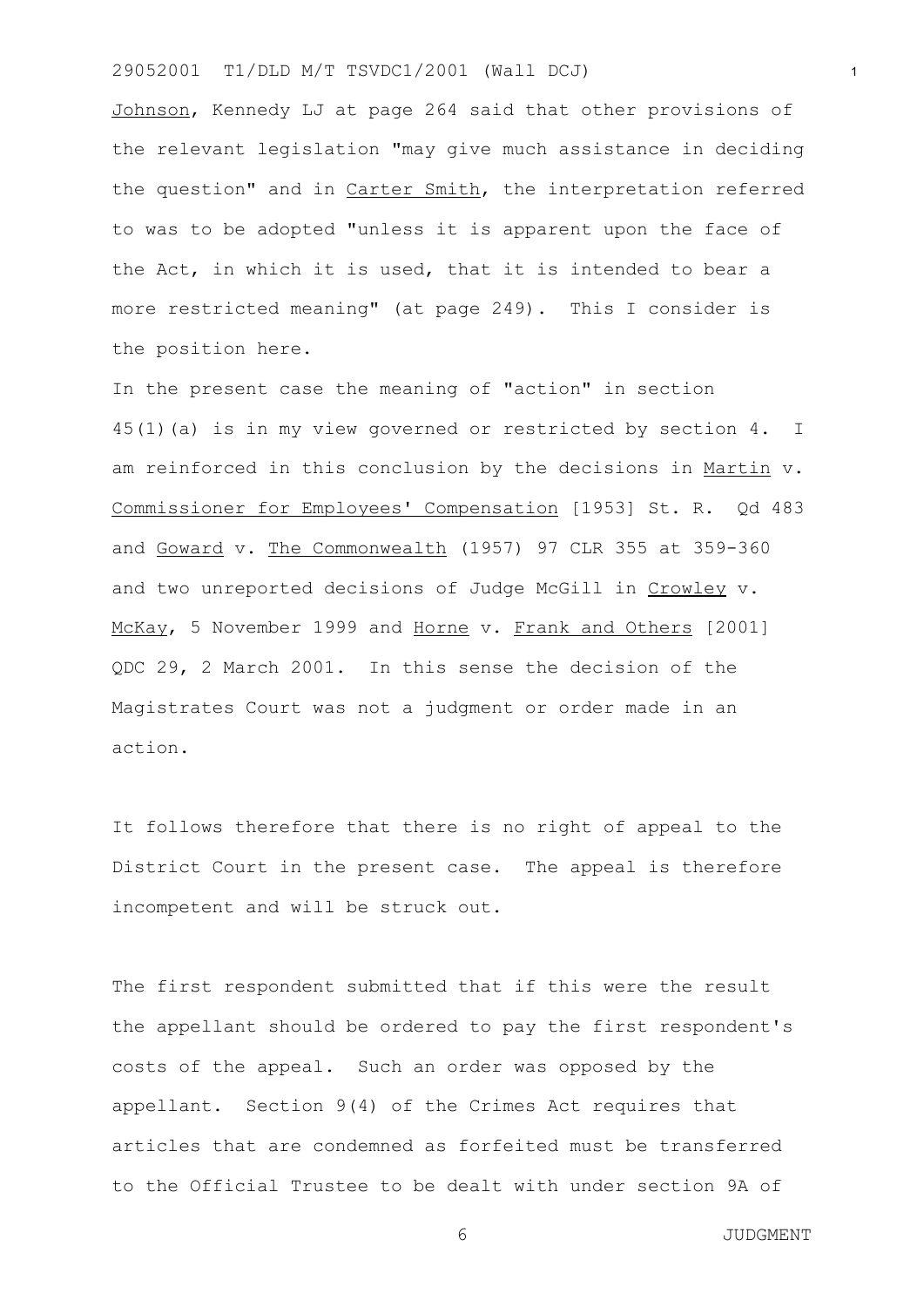the Crimes Act. The Magistrates Court here in fact made such a transfer order. Where articles are so transferred, the Official Trustee, under section 9A, must, subject to any direction by the Attorney-General given in a particular case, sell or otherwise dispose of the articles and apply the proceeds as stated in section 9A(b) and (c). On this basis the Commonwealth will benefit from the proceeds of sale at the expense of the innocent owners. In these circumstances I am not inclined to make any order for costs in favour of the first respondent.

The formal orders will be:

- 1. The appeal is struck out;
- 2. Each party is to bear their own costs of the appeal and the application to strike out the appeal.

In conclusion, I would urge the Official Trustee not to take any steps to sell or dispose of the vehicles until the appellant and Esanda Finance Corporation Limited have exhausted any further appeal or review rights which they may have.

The folders containing outlines of argument and authorities in relation to the merits of the appeal can be returned to the parties.